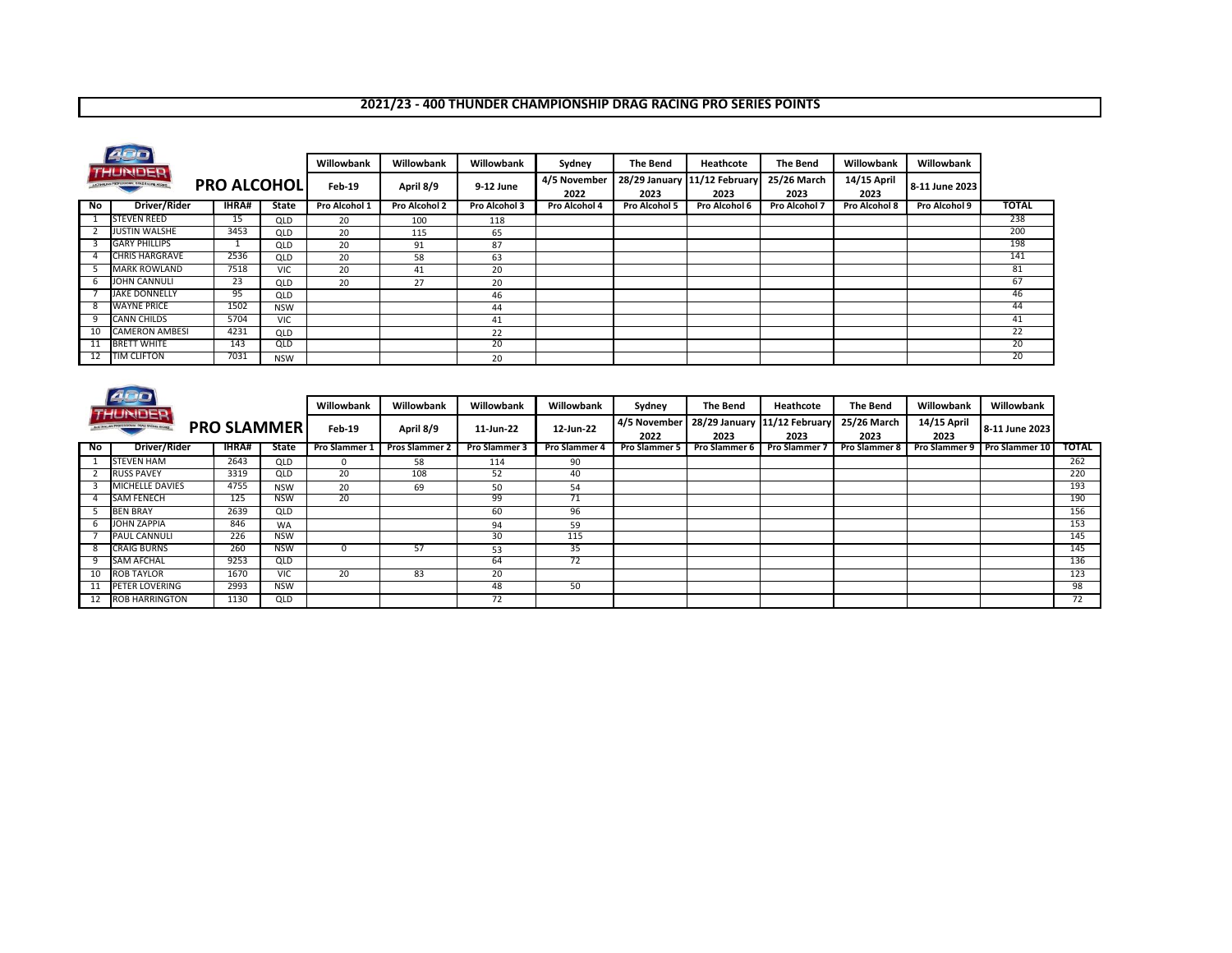|                                                                 | <b>PUD</b>             |       |              |            |            |            |                      |                 |                                      |                     |                     |                |              |
|-----------------------------------------------------------------|------------------------|-------|--------------|------------|------------|------------|----------------------|-----------------|--------------------------------------|---------------------|---------------------|----------------|--------------|
|                                                                 | THUNDER                |       |              | Willowbank | Willowbank | Willowbank | Sydney               | <b>The Bend</b> | Heathcote                            | <b>The Bend</b>     | Willowbank          | Willowbank     |              |
| ALNTRA DA PROFESSIONAL DRAG MACINE CENER<br><b>IHRA PRO MOD</b> |                        |       |              | Feb-19     | April 8/9  | 9-12 June  | 4/5 November<br>2022 | 2023            | 28/29 January 11/12 February<br>2023 | 25/26 March<br>2023 | 14/15 April<br>2023 | 8-11 June 2023 |              |
| No                                                              | Driver/Rider           | IHRA# | <b>State</b> | PRO MOD 1  | PRO MOD 2  | PRO MOD 3  | PRO MOD 4            | PRO MOD 5       |                                      |                     |                     |                | <b>TOTAL</b> |
|                                                                 | <b>ZORAN GAJIC</b>     | 3447  | <b>NSW</b>   | 20         | 100        | 67         |                      |                 |                                      |                     |                     |                | 187          |
|                                                                 | <b>GREG TSAKIRIDIS</b> | 3457  | <b>NSW</b>   | 20         |            | 106        |                      |                 |                                      |                     |                     |                | 126          |
|                                                                 | COLLIN WILLSHIRE       | 2101  | QLD          |            |            | 98         |                      |                 |                                      |                     |                     |                | 98           |
|                                                                 | ROB HARRINGTON         | 1130  | <b>QLD</b>   |            | 97         |            |                      |                 |                                      |                     |                     |                | 97           |
|                                                                 | <b>TONY WEDLOCK</b>    | 972   | QLD          | 20         | 26         | 40         |                      |                 |                                      |                     |                     |                | 86           |
| b                                                               | JEREMY CALLAGHAN       | 3705  | <b>NSW</b>   | 20         |            | 64         |                      |                 |                                      |                     |                     |                | 84           |
|                                                                 | <b>STEW WALSH</b>      | 4148  | QLD          | 20         | 29         | 22         |                      |                 |                                      |                     |                     |                | 71           |
|                                                                 | PETER GRATZ            | 1786  | QLD          | 20         | 28         | 21         |                      |                 |                                      |                     |                     |                | 69           |
| q                                                               | <b>BARRY PLUMPTON</b>  | 959   | <b>NZ</b>    |            |            | 45         |                      |                 |                                      |                     |                     |                | 45           |
| 10                                                              | <b>NEIL MURPHY</b>     | 4140  | QLD          |            |            | 43         |                      |                 |                                      |                     |                     |                | 43           |
| 11                                                              | <b>CARL COX</b>        | 6209  | <b>NSW</b>   | 20         |            |            |                      |                 |                                      |                     |                     |                | 20           |
| 12                                                              | JOSEPH MURINA          | 9258  | <b>NSW</b>   | 20         |            |            |                      |                 |                                      |                     |                     |                | 20           |
| 13                                                              | <b>SAM AFCHAL</b>      | 9253  | QLD          | 20         |            |            |                      |                 |                                      |                     |                     |                | 20           |
| 14                                                              | <b>ARCHIE KAJEWSKI</b> | 2011  | QLD          | 20         |            |            |                      |                 |                                      |                     |                     |                | 20           |
| 15                                                              | PETER LOVERING         | 2993  | <b>NSW</b>   | 20         |            |            |                      |                 |                                      |                     |                     |                | 20           |
| 16                                                              | <b>MICK MAHONEY</b>    | 1123  | SA           |            |            | 20         |                      |                 |                                      |                     |                     |                | 20           |

 $\sim$ 

|                | AFIET<br>THUNDER                             |                  |            | Willowbank  | Willowbank  | Sydney               | The Bend              | Heathcote              | The Bend            | Willowbank          | Willowbank     |              |
|----------------|----------------------------------------------|------------------|------------|-------------|-------------|----------------------|-----------------------|------------------------|---------------------|---------------------|----------------|--------------|
|                | AUCTION OF PEOPPRIS HAL FIRED WATANA HISSIMI | <b>PRO STOCK</b> |            | April 8/9   | 9-12 June   | 4/5 November<br>2022 | 28/29 January<br>2023 | 11/12 February<br>2023 | 25/26 March<br>2023 | 14/15 April<br>2023 | 8-11 June 2023 |              |
| No             | Driver/Rider                                 | IHRA#            | State      | Pro Stock 1 | Pro Stock 2 | Pro Stock 3          | Pro Stock 4           | Pro Stock 5            | Pro Stock 6         | Pro Stock 7         | Pro Stock 8    | <b>TOTAL</b> |
|                | <b>AARON TREMAYNE</b>                        | 1329             | QLD        | 32          | 114         |                      |                       |                        |                     |                     |                | 146          |
| $\overline{2}$ | <b>SCOTT PORTER</b>                          | 600              | QLD        | 45          | 68          |                      |                       |                        |                     |                     |                | 113          |
| 3              | <b>BRIAN PURSELL</b>                         | 4617             | QLD        | 31          | 71          |                      |                       |                        |                     |                     |                | 102          |
| $\Delta$       | NINO CAVALLO                                 | 398              | <b>VIC</b> |             | 94          |                      |                       |                        |                     |                     |                | 94           |
| 5              | <b>ROBERTY DEKERT</b>                        | 152              | <b>NSW</b> |             | 78          |                      |                       |                        |                     |                     |                | 78           |
| 6              | <b>WAYNE DALEY</b>                           | 500              | <b>QLD</b> |             | 73          |                      |                       |                        |                     |                     |                | 73           |
|                | JOHN BARBAGALLO                              | 2249             | <b>QLD</b> |             | 58          |                      |                       |                        |                     |                     |                | 58           |
| 8              | <b>CLINT GEORGE</b>                          | 1509             | <b>NSW</b> |             | 57          |                      |                       |                        |                     |                     |                | 57           |
| 9              | OMAR SEDMAK                                  | 454              | QLD        |             | 54          |                      |                       |                        |                     |                     |                | 54           |
| 10             | <b>TYRONNE TREMAYNE</b>                      | 3295             | QLD        | 48          |             |                      |                       |                        |                     |                     |                | 48           |
| 11             | <b>CHRIS SOLDATOS</b>                        | 3370             | <b>NSW</b> |             | 25          |                      |                       |                        |                     |                     |                | 25           |
| 12             | <b>MARIO POLITO</b>                          | 11               | <b>NSW</b> |             | 25          |                      |                       |                        |                     |                     |                | 25           |